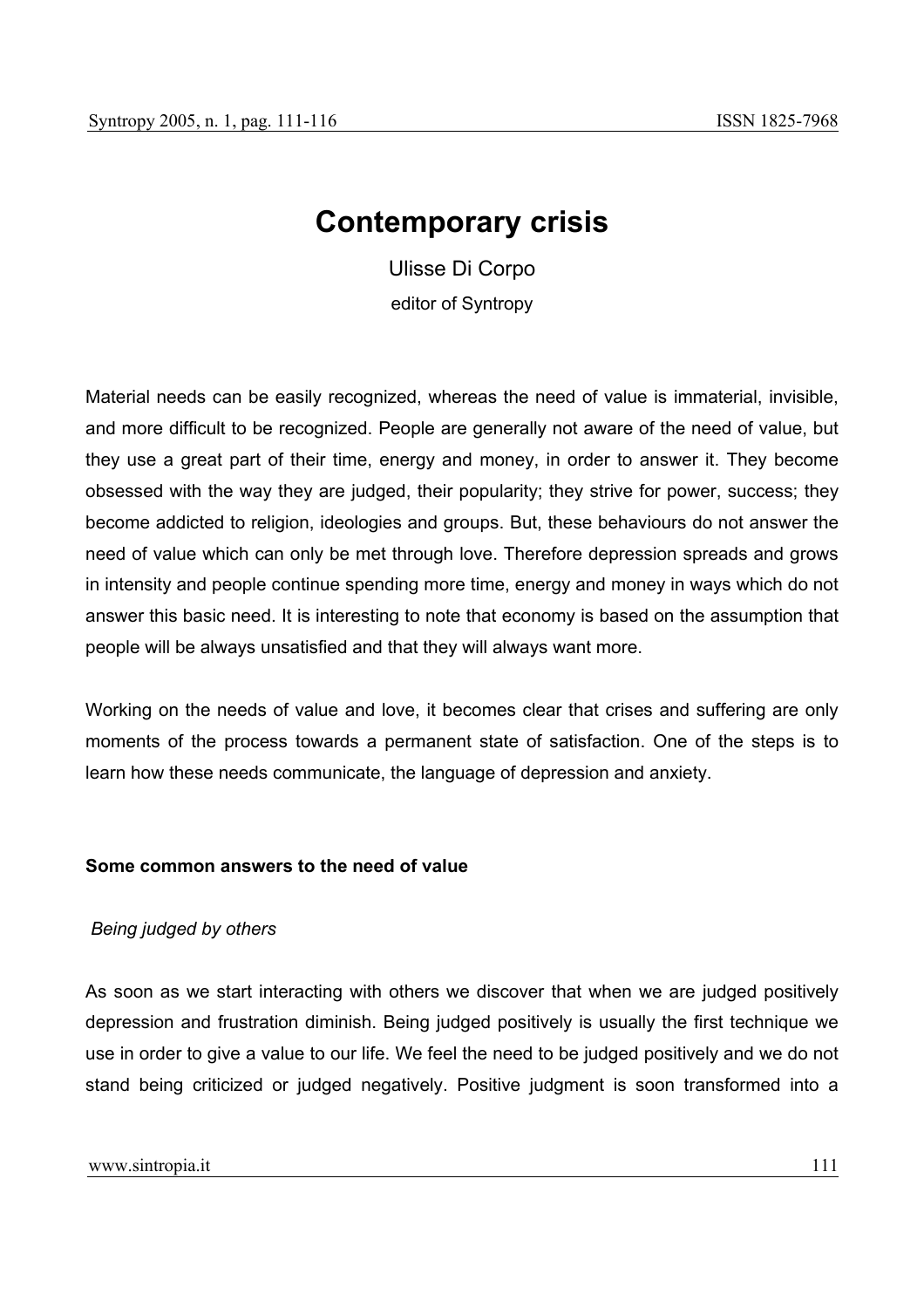need. But, in order to be judged positively, we have to meet the expectations of others; expectations which in time grow and become more challenging. We start playing parts, we use masks which we know are appreciated. The distance between our inner reality and our outward behaviour increases; other people see the masks we use, but they are not able to establish a contact with us, we feel isolated and lonely, distant, always more alien in this world. This isolation increases the identity conflict and, as a consequence, also our need of being judged positively.

We enter a loop:

- $\triangleright$  the more we seek positive judgments, the more we use masks;
- $\triangleright$  the more we use masks, the more we feel isolated;
- $\triangleright$  the more we feel isolated, the more we feel meaningless;
- $\triangleright$  the more we feel meaningless, the more we need to be judged positively.

This loop increases the need and the fear of judgment.

In order to receive positive judgments it is necessary to be part of a group; without a group, without other people, it would not be possible to receive any judgment. Others are the source of our value, and this generates a deep fear of being refused, fear which leads to accept any condition the group requires.

## *Expanding our ego*

Typical examples are: money, popularity, power. We can expand our ego in many different ways, but the equation is always the same: "I mean more because I am worth more". This equation does not solve the identity conflict; whichever importance we reach we are always nothing when compared to the universe. We can be emperors of the planet, but we continue to feel depressed and worthless. We can reach the highest forms of power, where life or death can be decided, but we continue to feel equal to nothing.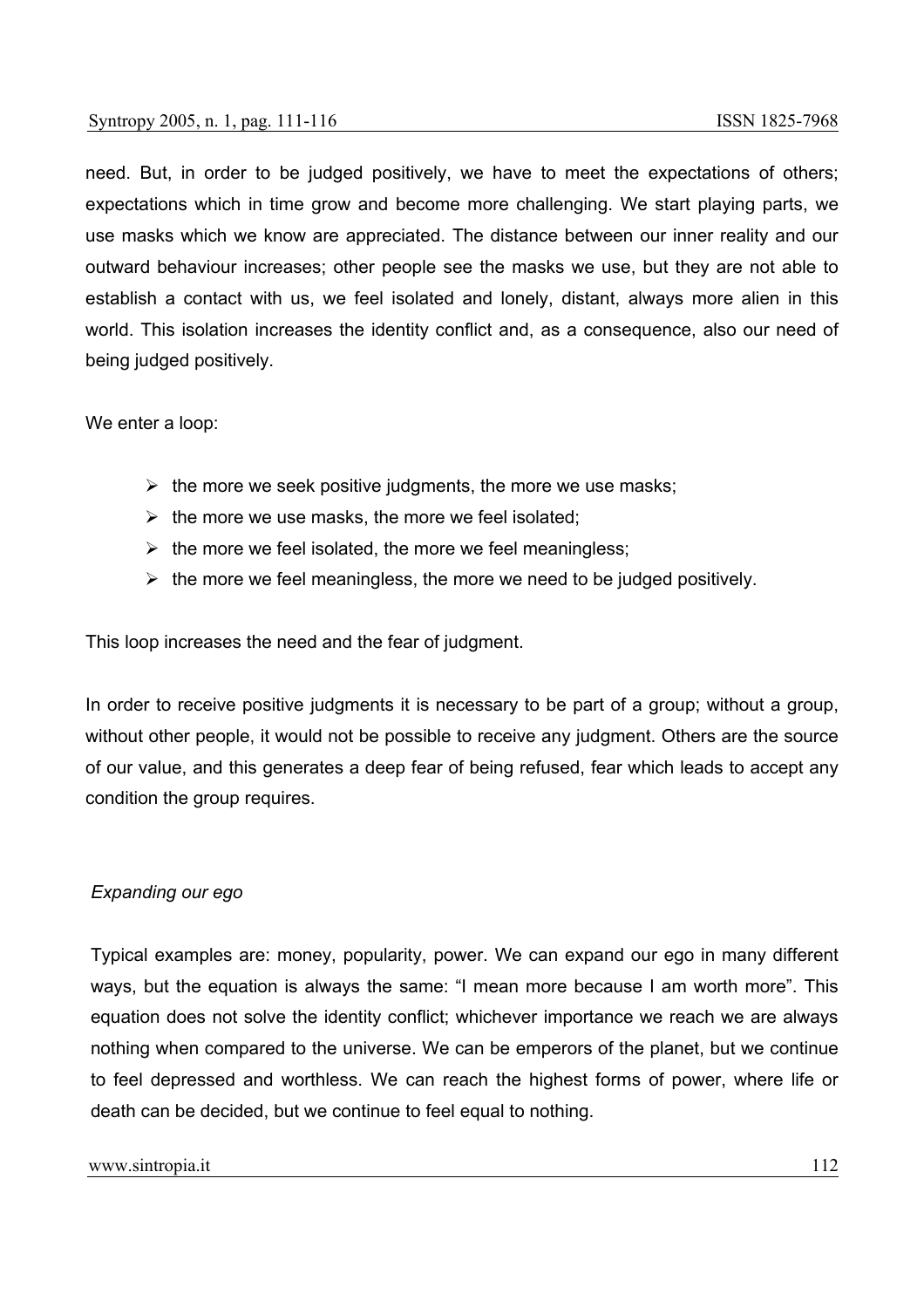It is interesting to note that whenever we find a source of value we fall into a loop: if we seek our value through money we will always want more money, if we seek it through power we will always want more power.

Extending our ego leads to a permanent state of fear. We become afraid of loosing our money, our popularity, our power.

Many psychologists and sociologists have suggested a specific need for power and domination. Here power and domination are seen as secondary needs which originate from the unsatisfied need of value.

### *Ideologies and religions*

Religions answer questions about the value of life; this is probably the main reason why they have always been so important. But, when we look at religions from the outside, for example when we examine religions which are different from our own, we often ask: "how on Earth can someone believe things like these!".

Because religions answer questions about the value of life, the need for religion can become so strong that people accept even the most fantastic and dogmatic explanations and become afraid of whoever could doubt them. We avoid people who belong to different religions and become intolerant. History provides an incredible number of examples on how the message of love, which is shared by all the religions of the world, when transformed in dogmas, in a religion, becomes the reason for intolerance, hatred, killing, wars, crimes, and devastations.

When our need of value leads us to accept dogmas we stop growing spiritually and our inner life comes to a halt; we develop contradictions and we degenerate to the point that, even professing the love of God, we support persecution, torture and killing of whoever believes in a different religion. The Inquisition and Nazism are just two examples, but things have not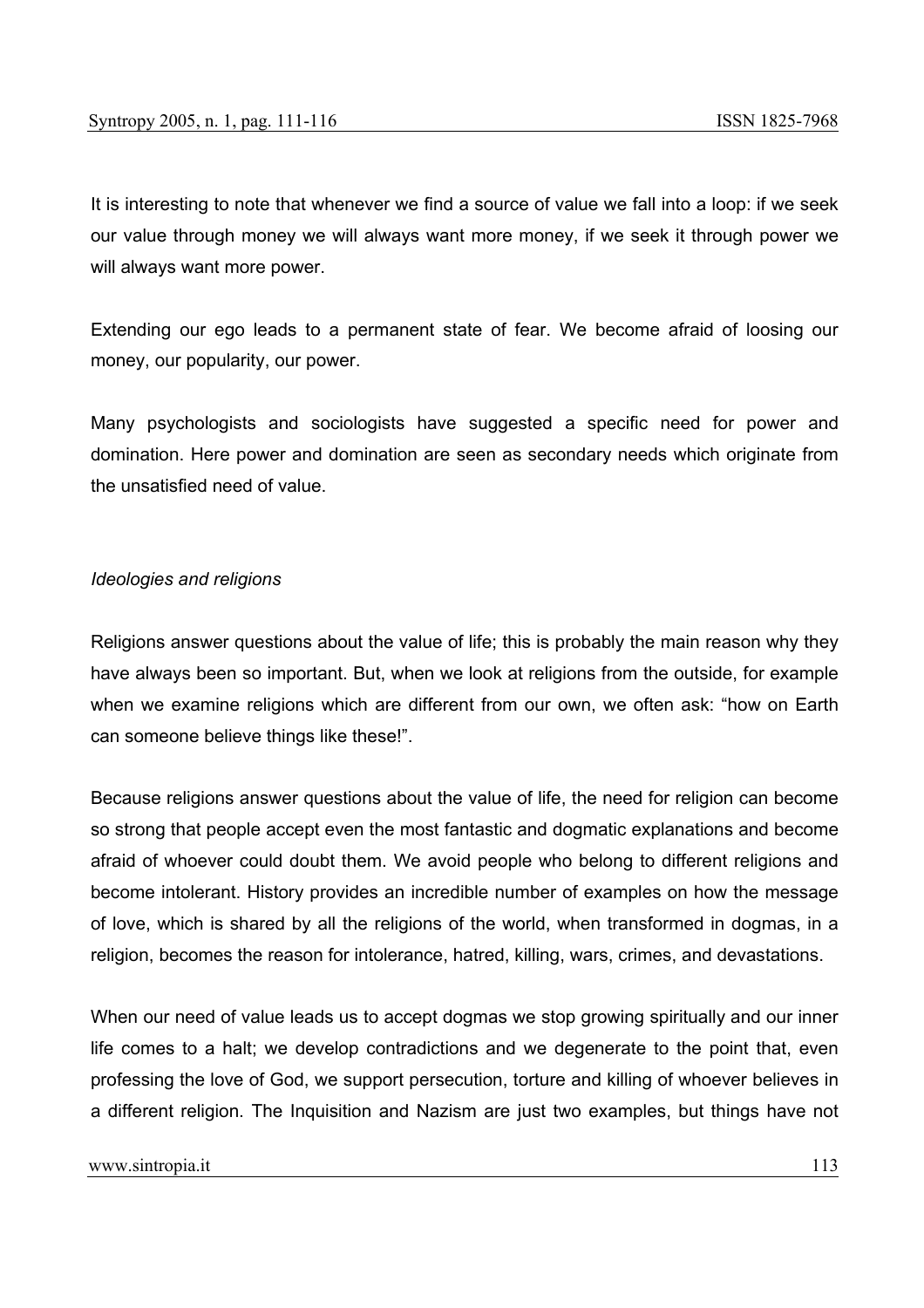changed much and, now, in the  $21<sup>st</sup>$  century we still witness people who give support to conflicts among religions.

## *Control*

In order to receive positive judgment and to be part of the group, we often submit ourselves to others, allowing them to control us, through their judgment. This process can lead to a way without exit: we need the judgment and the group, but we feel totally blocked, suffocated and controlled. When the need to escape reaches a point which we can no longer tolerate, we start breaking the laws. This situation is common among many families, couples, groups and organizations and can lead to violent conflicts.

It is interesting to note that also physical and mental illnesses can be an outcome of the need to transgress laws; but, they can also become tools which permit the control of others. Mental illnesses, alcoholism, drug-addiction and diseases in general can have this double function: escape from control and control of others.

## *Feeling necessary*

When we are necessary we feel less depressed; this mechanism gratifies parents who help their children, or volunteer workers who help people in need. But when we start answering our need of value through activities which make us feel necessary, we end in a dangerous loop: the person in need finds that his need is necessary to the person who provides help. In the end, the more we help, the more we reinforce and expand the need of the person we are helping.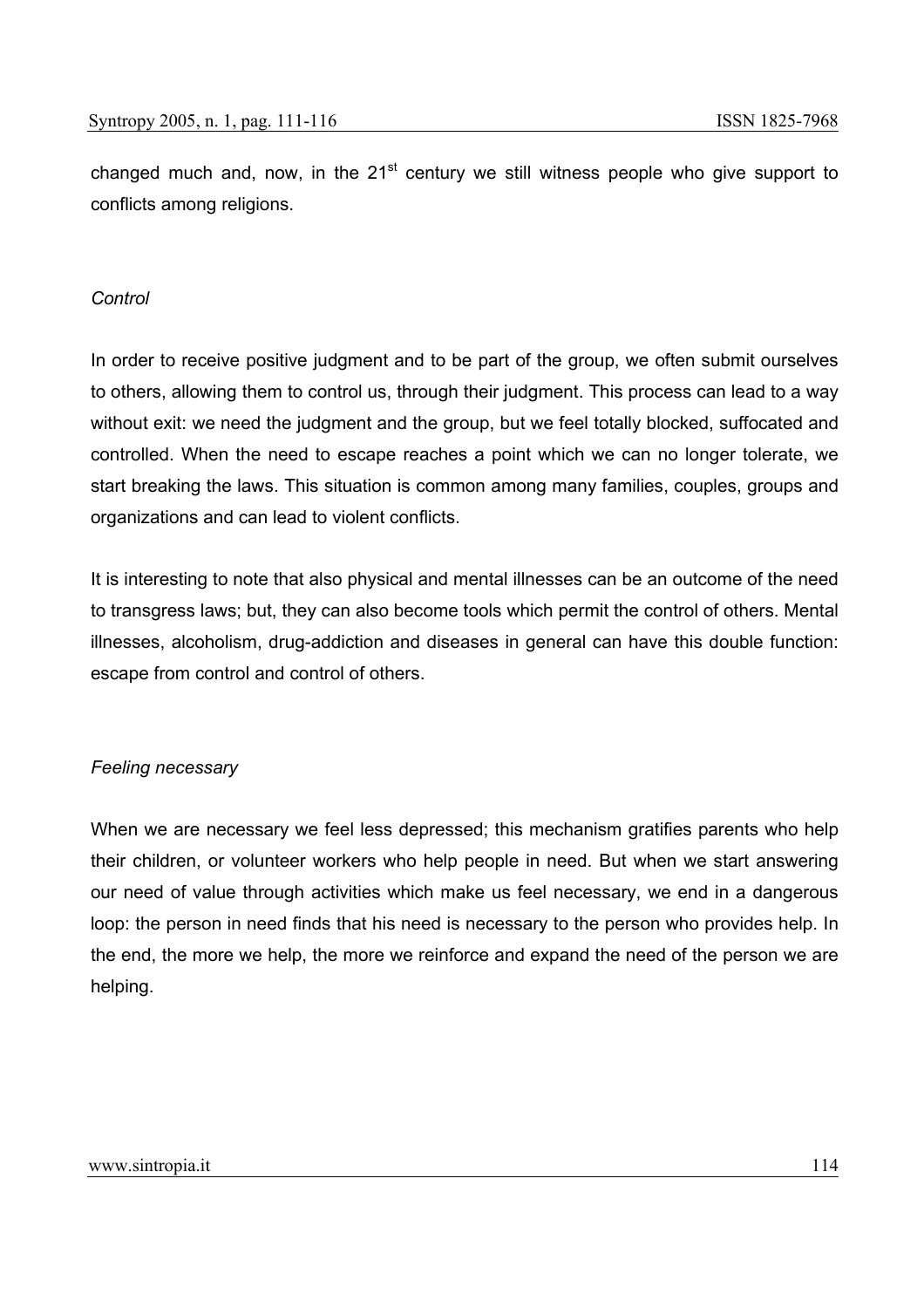#### **Some common answers to the need of love**

When we ask "Do you know what love is?", "Where do you feel love?" people usually do not answer or, after a small pause, often they say: "Well, I feel love in my head!". This answer does not sound right! Have you ever seen some one take his hands to the head while exclaiming: "I love you?". When we declare our love we naturally take our hands to the breast, to the heart. No one points to his head when declaring his love. Whenever we express a feeling, which is truly important for us, we spontaneously take our hands to the heart.

But, nowadays, love is rare: it dissolves immediately, it disappears, it is abstract, we are not able to recognize it; whereas emptiness, anxiety, fear, are strong, real, and painful and people's attention and energy are therefore all oriented on ways to avoid or reduce inner suffering. In order to escape emptiness, anguish, and anxiety we try to suffocate our inner voice, for example:

- ¾ *we use substances* which produce sensations of inner heat (similar to love) such as alcohol, drugs, tobacco. But when we use a substance to answer the need of love, we are replacing the need with the substance, and we start experiencing the need for the substance. Any substance which produces feelings of warmth, similar to love, can lead to addiction. A typical example is heroin which causes inner feelings which are described to be identical to love: this might be the reason why this substance leads to one of the strongest forms of craving. Also alcohol produces feelings of heat, similar to love, even if addiction starts when they are used to cover emptiness, anxiety and fear. Few people know that when addiction develops, the craving for alcohol degenerates in physical damages and in death when the substance is not available.
- ¾ *we get involved in activities* which fill every empty moment. When inner suffering becomes unbearable we want to escape any moment of silence in which we might feel our inner state: we become addicted to TV, football, soccer, wars and violence; we start working in a compulsory way, not leaving any free moment to ourselves.